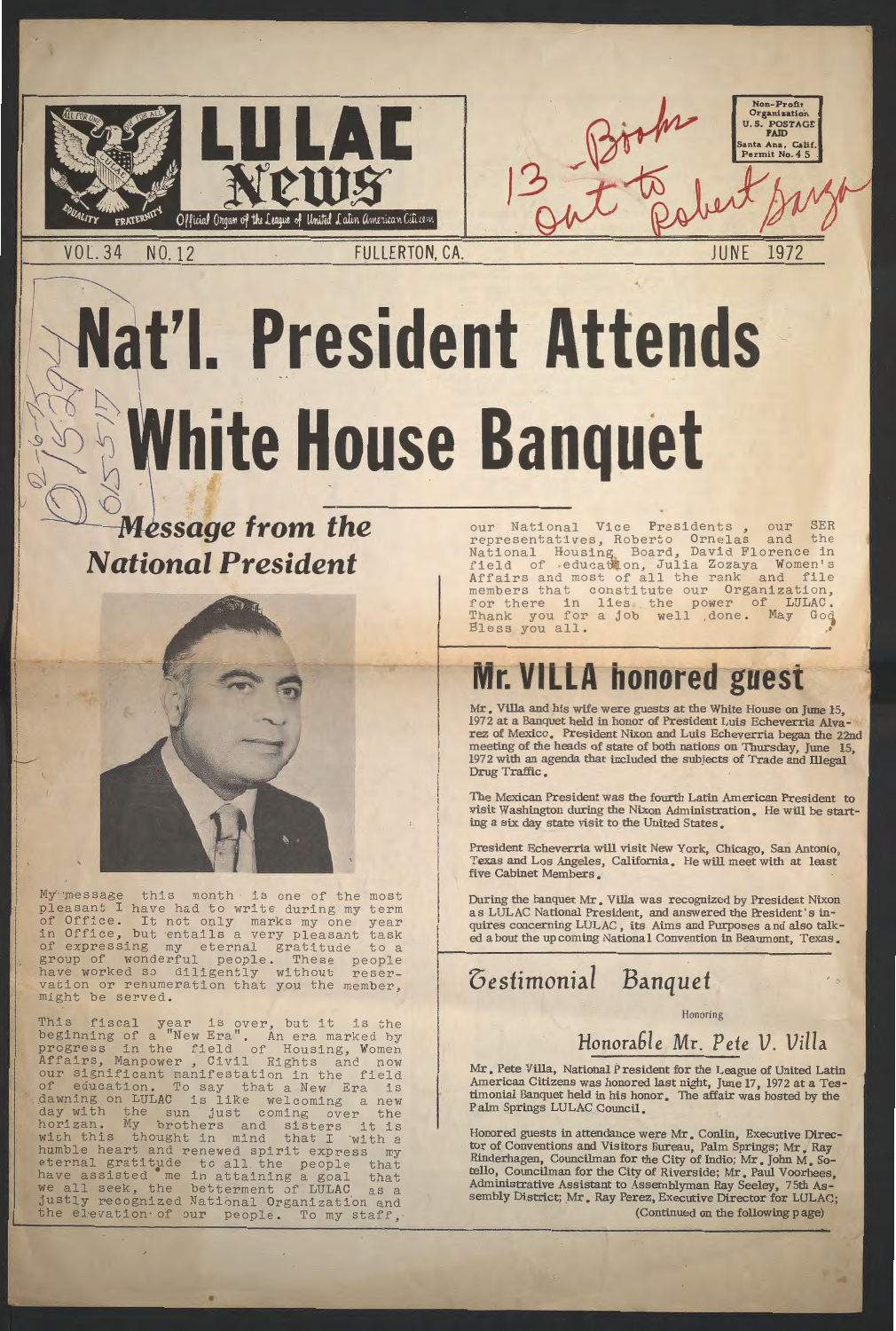#### TESTIMONIAL BANQUET

The highlight of the evening was the presentation of awards to Mr. Villa by Mr. Frank Galaz, California LULAC State Director; Mr. Ron Gentry, President Coachella Valley Council, and Mr. Ray Rinderhagen, Councilman for the City of Indio.

Mr. Ed Morga, LULAC National Treasurer;Mr. Mel Jurado, Director of Publicity; and Mr. Frank Galaz; California LULAC State Director.

Approximately 100 guests were in attendance. Also present were Mrs. Ed Morga, Mrs. Ray Perez, Mrs. Mel Jurado, and Mrs. Richard Hernandez. Keynote speaker for the evening was Mr. Richard Hernandez from Los Angeles. A brief resume of Mr. Hernandez is: He is an attorney in private practice in Los Angeles, Chief of Latin American Affairs for the City of Los Angeles and Executive Assistant to the Mayor of that city; Founder of the East Los Angeles Jr. Chamber of Commerce. Founder with Mr. Ricardo Montalban of 'Nosotros, "active organization in the entertainment industry; National Legal Council for 'Neda, "(National Economic Development Association); National Spanish Speaking Housing Development Corporation; National Vice Chairman, Task Force, on Education and Crime, Department of Justice; State Vice Chairman, Blue Ribbon Committee to Review Master Plan for Higher Education in the State of California; member Small. Business Advisory Council, Los Angeles; and he was recently appointed to the 20 member U • S. International Organization Committee to review the U.S. participation in all international programs. including the United Natiom.

Mr. Hernandez spoke on Equal Employment Opportunity in the film industry. He stated that with the help of organizations such as LULAC, equal employment is greater now than it was a few years ago, and slowly increasing. He believes that LULAC and other minority organizations have to play a greater part in this area of employment. In the film industry last year there were 380 significant rolls, 11 were portrayed by Spanish surnamed individuals and in rolls that are coming up, 10 are being portrayed by Spanish surnamed. He stated that the 'Nosotros'' comprises of 400 members and working towards more and better rolls for the Spanish surnamed. He believes that the reason there are so few Spanish speaking actors and actresses, is because there are very few Spanish speaking in executive positions. 'Nosotros" has met with these industries. The Justice Department had to step in and it now appears that there will be more executive positions going to the Spanish speaking.

> LULAC Council 151 of Galveston, Texas proudly announces their scholarship recipients for 1972. Each year LULAC #151 awards scholarships to students of Mexican-American orgin, who have graduated from our local high schools • Scholarship monies are raised through various functions given by the membership throughout the year. Twelve scholarships totaling \$4,800.00 were awarded for this year.

NO ZONING LAWS??? Neither state nor federal funds have reached into these barrios, according to State Director Tony · Bonilla, shown here talking with several of the residents...



..... and apparently neither have local funds. Here. a city dump is located within the residential complex.

Mr. Hernandez stated that we should be encouraged, we have, for the first time in the history of the United States Mexican-Ame ricans in top offices, such as the U.S. Treasurer, Honorable Ramona Banuelos; the Director Office of Economic Opportunity, Honorable Phillip U. Sanches, and two years ago, the Cabinet Committee on Opportunities for the Spanish Speaking was created. Advancement has been made, Mr. Villa, and LULAC has helped in the advancement of the Mexican American and Spanish speaking.





left to right; Mr. Juan Baigen, LULAC #151 Vice President, Edward Torrez; Maria Rosa Salinas; Julio Samuel Mancillas; Rosalin Gonzalez; Palia Mary Garza; Myra Espinoza; Rosabel Cazares; Rita Auina; and Oscar Moreno LULAC Scholarship Committee Chairman



left to right; Mr. Juan Baigen, LULAC #151 Vice President; Rita Marie Garza; Mary Margaret Carmona; and Oscar Moreno LULAC Scholarship Committee Chairman.

Scholarship committee members for 1972 are Oscar Moreno, Chairman, and Lorenzo Lazarin Jr.. The recipients are Myra Espinoza, a graudate of O'Connell High; Rita Avina; Johnny L. Aguliar; Rosabel Cazares; Mary Margaret Carmona; Dalia Mary Garza; Rita Marie Garza; Rosalinda Gonzalez; Julio Samuel Mancillas; Maria Rosa Salinas; Mario Soliz; and Edward Torrez, all graduates from Ball High School.

Juanita M. Flores, recepient LULAC Woman of the Year award, for the State of Wisconsin, is a four time winner of this award. She has served as Council Secretary during four years. She has been active in seeking LULAC participation for the National Convention, and through her efforts, it will be a year of large delegation from the Mid-West. Juanita is a member of the U. A. W. Local 180 Women's Auxiliary. She is past president and founder of the Latin American Womens Club, Inc. She is a member of the local committee for Spanish-Speaking Education. Mrs. Flores is the mother of six active children.

## **A Pictorial View Of South Texas**

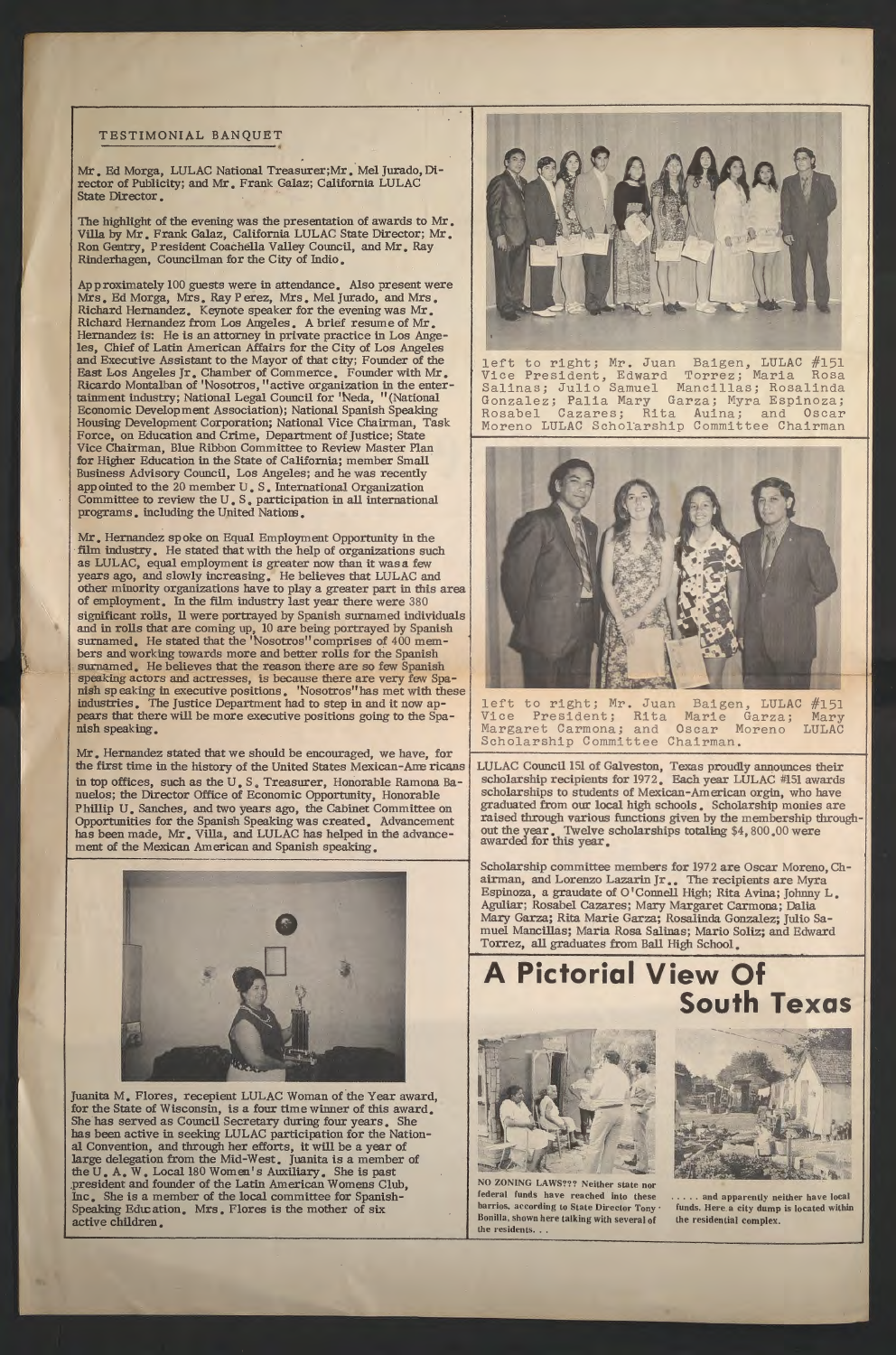**OPERATION** 



**SERVICE** EMPLOYMENT REDEVELOPMENT

#### **GALVESTON COUNTY** JOBS FOR PROGRESS, INC.

WILLIE CRUZ PROJECT DIRECTOR



Pictured above are members of the Job For Progress, Inc. of Galveston County. Galveston County was recently funded for an Operation SER Project and is looking forward to a successful program. Board members are from left seated; Miss Rache Caballero, Mr. Pat Padilla, Miss Alma Labardini, and from left standing; Mr. Robert Medina, Mr. Gabriel Gonzales, Mr. Simon Sanchez, Mrs. Petra Gonzales, and Mr. Oscar Moreno. Board members not in picture are Mrs. Otelia Salinas, Mr. E.R. Barrera, Father Roberto Carlson, Mr. K.K. Knapp and Mrs. Esther Reyes. Mr. Willia Cruz, Project Director, has announced tha an Open House will be held on Sunday, June 25th, and takes this opportunity to invite all friends to this occassion.

## **U.S. Treasurer Speaks to LULACs In Corpus Christi**



#### **Mrs. Banuelos Honored June 9 By State Office**

The Treasurer of the United States, Mrs. Romana Acosta Banuelos, will be honored at an appreciation banquet by the Texas League of United Latin American Citizens (LULAC) Friday, June 9, in Corpus Christi. Mrs. Banuelos, whose signature appears jointly with that of Secretary of the Treasury John B. Connally on all dollar bills printed since April 5, 1972, will be honored at a reception and dinner beginning at 7 p.m. at the Stardust Hall, 3033 S. Padre Island Drive. State LULAC Director Tony Bonilla will act as host for the event.

Born in Miami, Arizona, Mrs. Banuelos is the thirty-fourth treasurer and sixth woman to hold office since it was established in 1789. She moved to Los Angeles, California in 1944 to launch Romana's Mexican Food Products, Inc., a

Washington, June 2 -- Elderly Mexican-Americans are among the most economically deprived in our Nation today, but they are among those least likely to receive benefits of Federal Programs.

food processing firm which currently grosses over \$5 million a year.

In 1964, she helped to found and became a director of the Pan American National Bank in East Los Angeles. Organized to serve the Mexican-American community there, the bank's resources in 1971 were over \$22 million, with 86 per cent of its depositors of Latin ancestry. She is the wife of Alejandro Banuelos, currently president of the family firm, and they have three children.

In addition to paying tribute to Mrs. Banuelos as one of the top Mexican-American appointees in Washington, several local persons and firms will be recognized for their contributions to LULAC and the Mexican-American community.

"Perhaps for no single category of the poor," Reynoso and Coppelman atressed, "is there as great a gap between availability and accessibility of services **as** for elderly Mexican-Americans".

- -- Average life expectancy is only 57 years
- -- Anglos over 65 years of age in 1960 constituted 9.1 percent of the population in the Southwest, and only 4 percent of the Mexican-Americans were over 65.
- 1960 **statistics** (the 1970 census did not make similar findings) show that the median income of a Mexican-American male over 65 was \$1,616 compared to \$2,140 for his Anglo counterpar



Senator Frank Church, Chairman of the Senate Committee on Aging, made that summing-up today in a preface to a new report submitted to the Committee by two legal assistance **specialists baaed** in California.

Church added:

"Yet, the effective resolution of this problem is absolutely essential to come to grips with the complex problems --- limited incomes, rising health costs, dilapidated housing, inadequate transportation, and many others --- besetting aged minority groups.

"Quite clearly a new national policy on aging can never be achieved<br>unless all groups are allowed to participate fully and effectively."

Prepared by Cruz Reynoso and Peter D. Coppelman of California Rural Legal Assistance, the report concentrates on issues related to income maintenance and health.

Additionally, it distinguishes between the theoretical "availabili and the actual "accessibility" of services

"A service or program may be available but rendered inaccessible and/or useless by the mere fact that the elderly people do not know of its existence; do not know how to use it; or if they do, are prevented from using it due to lack of transportation; lack of ability for health reasons; language barrier or the attitude of those providing the services."

Needs among the older Mexican-Americans, the report points out, are especially **aevere:** 

-- 67 percent of Mexican-Americans had less than 4 years of education Reynoso and Coppelman make the following recommendations:

- -- The five year residency requirement for aliens to participate in the Medicare Part B Supplementary Medical Insurance program hould **be eliminated.**
- -- All future increases in Social Security benefits should include a mandatory "pass-on" provision for persons who receive both Social Security benefits and Old Age Assistance. In many states now, the economic condition of OAA recipients is not improved because their welfare payments are.cut back by the amount of the Social Security increase.

-- Legislation should be adopted to require cost-of-living adjustments

- for OAA payments to protect the elderly from inflation.
- The Medicaid Act should be strengthened to restrict the ability of States to enact massive cutbacks in coverage, which fall most heavily upon elderly Mexican-Americans.
- Clarifying legislation should be adopted to make it unmistakably clear that the waiver provisions of the Social Security Act can be used only to authorize State Medicaid programs which enhance, instead of restrict, services to the aged,
- -- Relative responsibility provisions --- requiring adult children to make large contributions to the welfare agency because their parents are on public assistance --- should be eliminated either by administra**tive** or Congressional action.